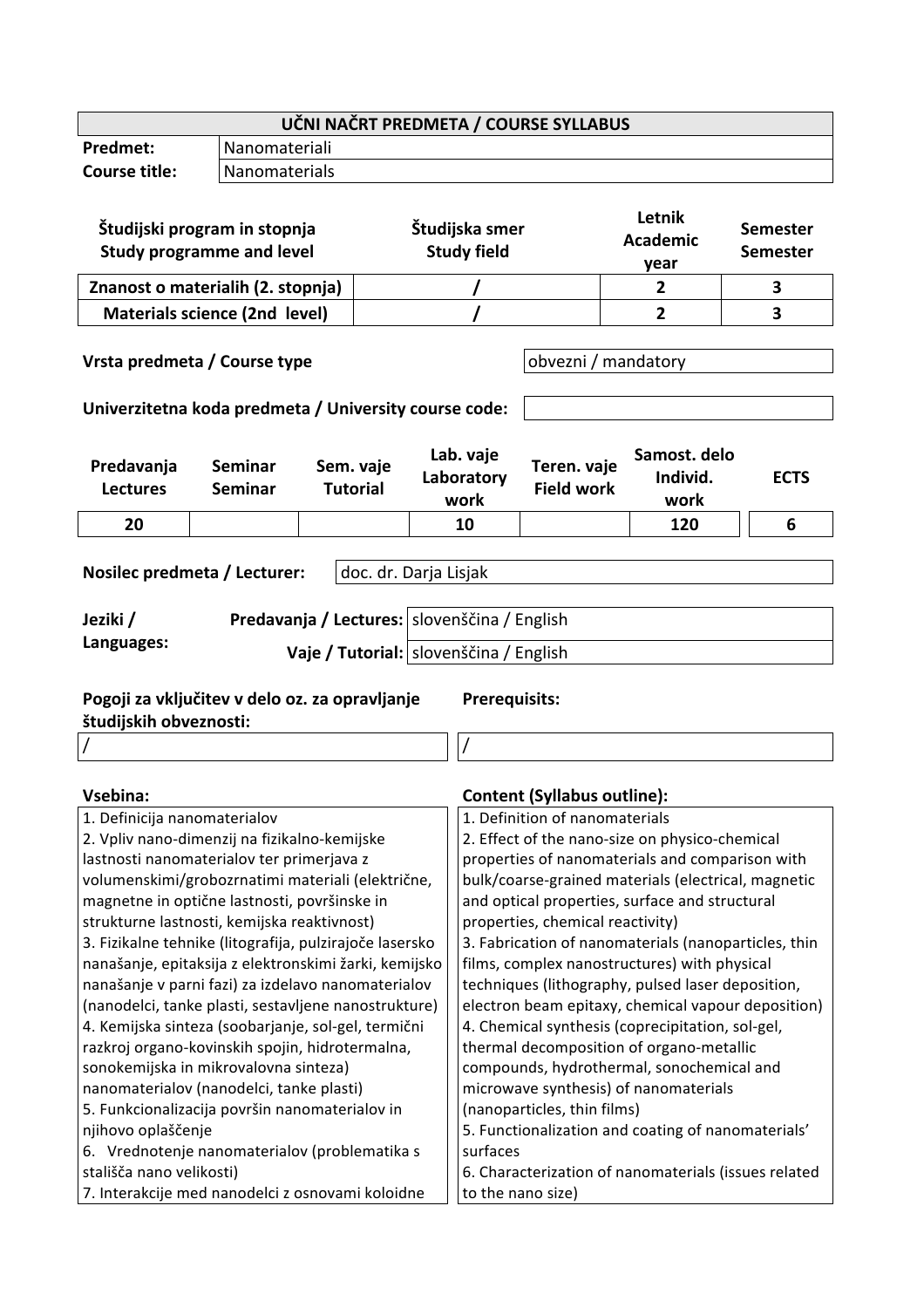| kemije                                             | 7. Interactions between nanoparticles with basics of |
|----------------------------------------------------|------------------------------------------------------|
| 8. Urejanje nanodelcev (samourejanje, urejanje pod | colloidal chemistry                                  |
| vplivom zunanjega polja) v sestavljene strukture   | 8. Assembly of nanoparticles (self-assembly,         |
| (kompoziti, plasti, volumenski materiali)          | directed assembly) into complex structures           |
| 9. Uporaba nanomaterialov                          | (composites, films, bulk materials                   |
| 10. Nano-varnost (toksičnost in varno ravnanje z   | 9. Application of nanomaterials                      |
| nanodelci)                                         | 10. Nanosafety (toxicity issues and safety           |
|                                                    | precautions for handling with nanoparticles)         |

### **Temeljna literatura in viri / Readings:**

- C. P. Poole Jr., F. J. Owens, "Introduction to Nanotechnology", John Willey & Sons, Inc., 2003
- T. Sugimoto, "Monodispersed Particles", Elsevier, 2001.
- M.-I. Baraton, "Synthesis, Functionalization and Surface Treatment of Nanoparticles" American Science Publications, 2003.
- G. Schmid, "Nanoparticles From Theory to Application" Wiley-VCH, 2004.
- K. S. Suslick, "Ultrasound!and!its Chemical, Physical, and Biological Effects", VCH, Publishers, Inc. 1988
- J. N. Israelachvili, "Intermolecular and Surface Forces", Academic Press Inc. LTD, 1985
- R. Pugh, L. Bergstrom, "Surface and Colloid Chemistry in Advanced Ceramic Processing" , Marcel Dekker Inc., 1994,
- M. Hosokawa, K. Nogi, M. Naito and T. Yokoyama (Eds.), "Nanoparticle Technology Handbook", Elsevier BV., 2008
- R. F. Probstein, "Physicochemical Hydrodynamics", John Wiley & Sons, 2003
- F. Caruso (Ed.), "Colloids and Colloid Assemblies", Wiley-VCH, 2006
- B. Fadeel, A. Pietroisti, A. A. Shvedova, "Adverse Effects of Enginnered Nanomaterials", Elsevier, 2012
- Novejši pregledni članki/Up-to-date review articles

Študentje spoznajo pomen izraza "nano" v povezavi z materiali – razumejo pomen njihove velikosti v primerjavi z volumenskimi materiali, atomi in molekulami. Seznanijo se s posebnimi fizikalno-kemijskimi

lastnostmi nanomaterialov, in, s temi povezano, uporabnostjo nanomaterialov. Naučijo se osnovnih fizikalnih tehnik in kemijskih sinteznih metod za pripravo nanomaterialov ter osnovnih postopkov funkcionalizacije in oplaščenja površin nanomaterialov. Pridobijo vpogled v vrednotenje nanomaterialov. Naučijo se osnov koloidne kemije in razumejo interakcije med nanodelci, kar nadgradijo z znanjem o urejanju nanodelcev v sestavljene materiale. Seznanjeni so z varnostnimi vidiki in možno toksičnostjo nanomaterialov, s poudarkom na nanodelcih.

| Razumevanje izraza nanomateriali v primerjavi z |  |  |
|-------------------------------------------------|--|--|
| volumenskimi materiali, molekulami in atomi     |  |  |
| Razumevanje fizikalno-kemijskih lastnosti       |  |  |
| nanomaterialov v primerjavi z volumenskimi      |  |  |

# **Cilji in kompetence: Cilji in kompetences: Objectives and competences:**

Students get to know the meaning of the "nano" in correlation to materials  $-$  they understand the meaning of their size in comparison to bulk materials, atoms and molecules. They learn about specific phsyco-chemical properties of nanomaterials and related applications. They learn basic physical techniques and chemical synthesis methods for the preparation of nanomaterials, and basic procedures for surface functionalization and coating of nanomaterials. They get an insight into characterization methods for nanomaterials. They learn basics of colloidal chemistry in correlation to interparticle interactions. This knowledge is further upgraded with the knowledge on the assembly of nanoparticles into complex materials. They are acquainted with safety issues of handling with nanomaterials, specifically with nanoparticles, and their potential toxicity.

# **Predvideni%študijski%rezultati: Intended%learning%outcomes:**

| Understanding of the meaning of the expression      |
|-----------------------------------------------------|
| nanomaterials in comparison to bulk materials,      |
| atoms and molecules                                 |
| Understanding of the physico-chemical properties of |